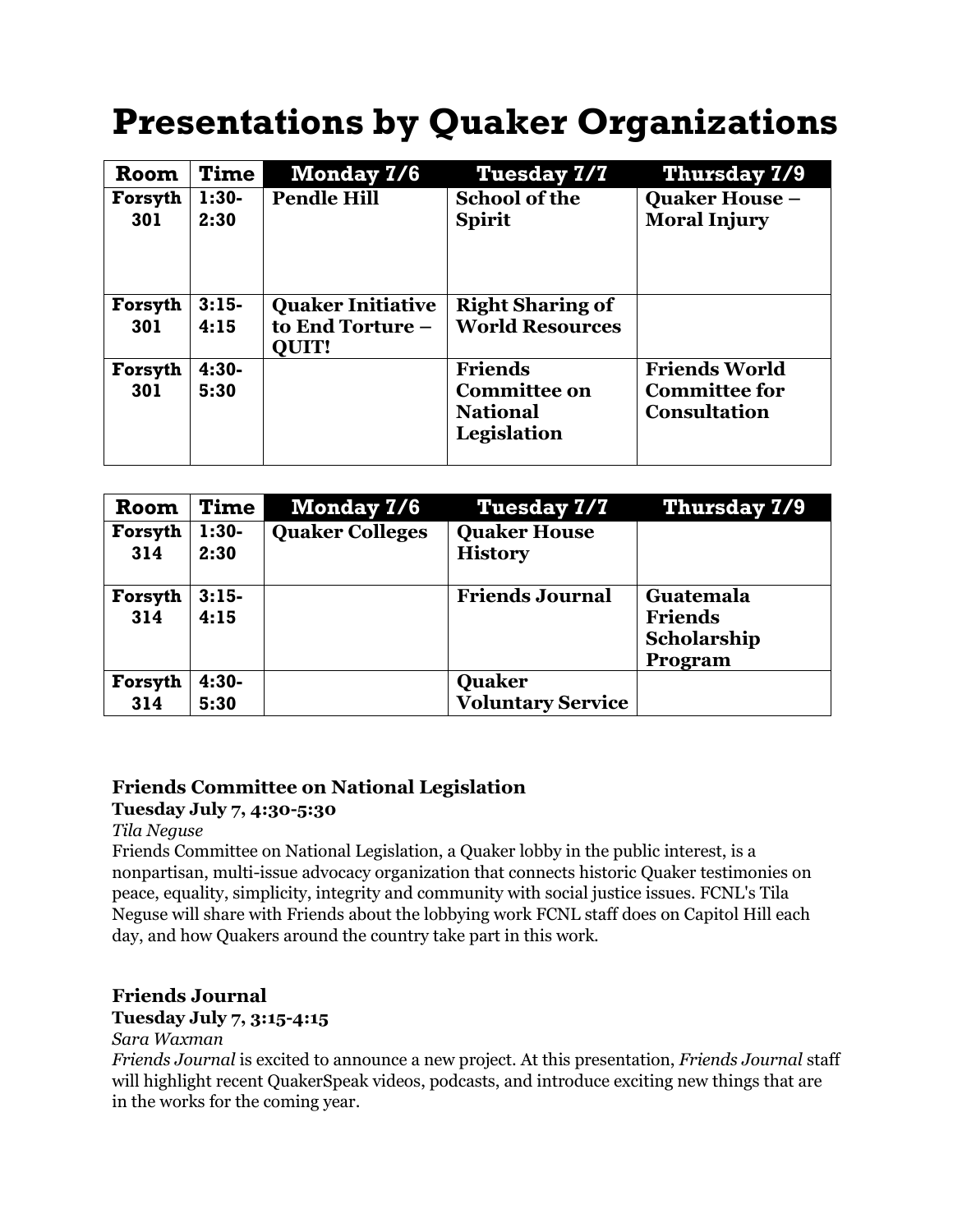# **Friends World Committee for Consultation**

#### **Thursday July 9, 4:30-5:30**

#### *Jane Snyder*

Friends World committee for Consultation keeps in touch with all kinds of Quakers all over the world. We would like to share about upcoming programs and opportunities for Friends to connect heart to heart and face to face across boundaries.

#### **Guatemala Friends Scholarship Program**

#### **Thursday July 9, 3:15-4:15**

#### *Donna Smith, Miguel Costop, Jane Snyder*

Since 1973, the Friends Scholarship Program, known as Progresa in Guatemala, has been working for social and economic justice through education. We have had nearly 1200 university and technical school graduates. Our director, Miguel Costop, is here from Guatemala to talk about our Community Service Projects and how they have changed lives and communities. Come hear about the ways you can be enriched by working with our students.

# **Pendle Hill**

# **Monday July 6, 1:30-2:30**

#### *Anne Harper*

Pendle Hill is a Quaker study, retreat and conference center near Philadelphia that provides a sacred space for experiential learning, contemplation, social justice training, and spiritual development. Anne Harper, Director of Advancement, and her colleagues will provide an overview of Pendle Hill's programs and services, including new on-line opportunities available for individuals, Monthly Meetings and study groups. Whether you're new to Pendle Hill or come regularly, join us to share your experiences and questions.

# **Quaker Colleges**

#### **Monday July 6, 1:30-2:30**

#### *Michael Birkel, Mat Hisrich, Grace Sullivan*

What is particularly special about attending a Quaker College? How are they different? Which one might be right for you? Meet with representatives and current students. Ask questions and hear stories. Currently committed to be present: Earlham, Earlham School of Religion, Guilford, and Haverford, Guilford. Reps and students from other Quaker colleges are welcome to drop in and share their perspectives.

#### **Quaker House – Its History and Missions**

# **Tuesday July 7, 1:30-2:30**

# *Lynn and Steve Newsom*

Based in Fayetteville, NC, home of Ft. Bragg, Quaker House provides counseling and support to service members who are questioning their role in the military; educates them, their families, and the public about military issues such as drones, torture, and moral injury; and advocates for a more peaceful world. This presentation will briefly touch on the history of Quaker House and inform you of the current work which includes counseling service members, domestic violence, sexual assault victims and moral injury victims.